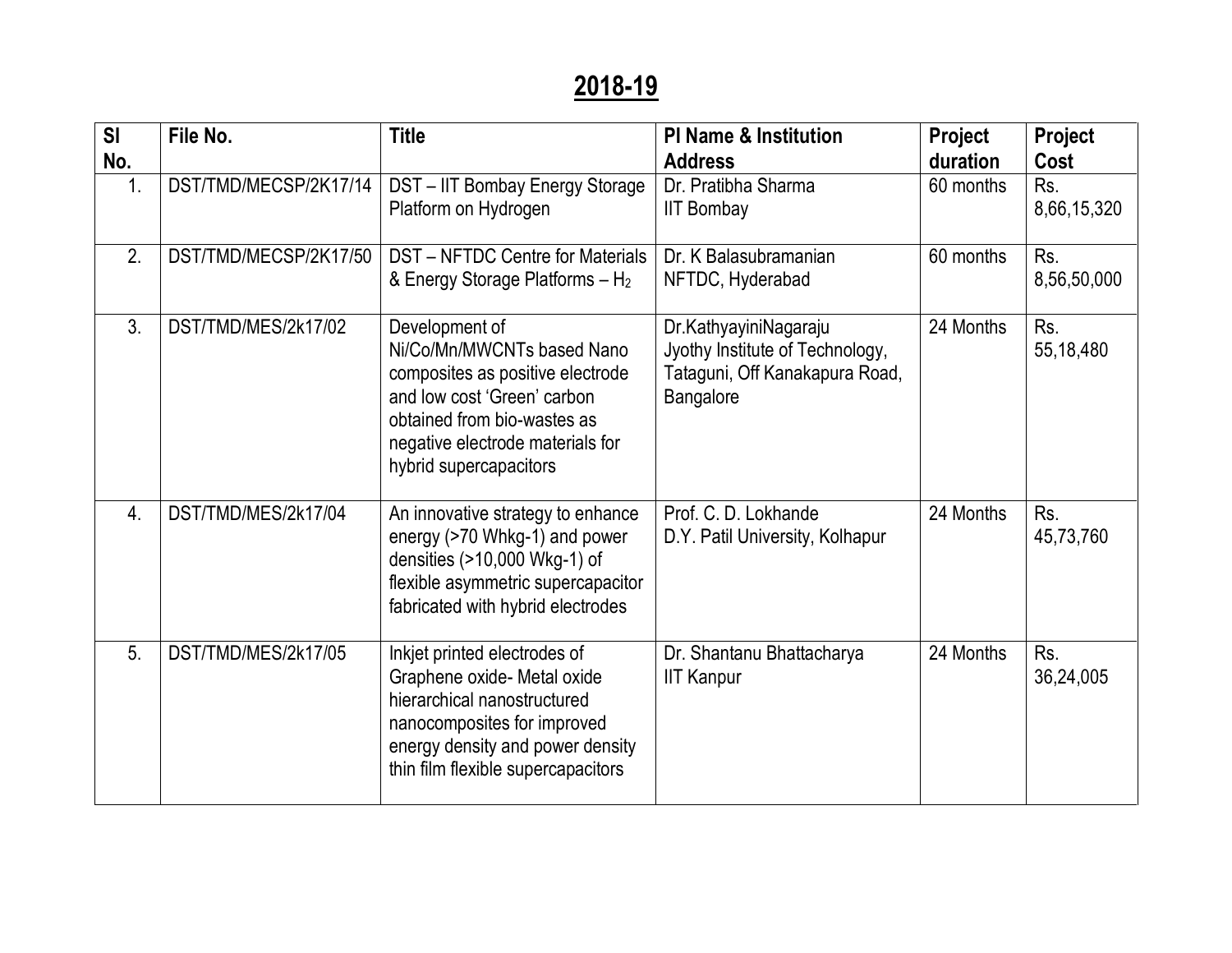| 6.             | DST/TMD/MES/2k17/11 | Nano-engineered high power Li-<br>ion battery materials and proto-<br>type device fabrication to deliver a<br>capacity of 500 mAh                                                                                                                        | Dr.DhamodaranSanthanagopalan<br><b>Amrita Centre for Nanosciences</b><br>and Molecular Medicine            | 24 Months | Rs.<br>57,09,000 |
|----------------|---------------------|----------------------------------------------------------------------------------------------------------------------------------------------------------------------------------------------------------------------------------------------------------|------------------------------------------------------------------------------------------------------------|-----------|------------------|
| 7 <sub>1</sub> | DST/TMD/MES/2k17/17 | Chemical functionalization of Si<br>and Ge with 2D materials such as<br>MoS2, WS2, g-C3N4, B/N doped<br>graphene, BN: Anode materials for<br>lithium ion battery with improved<br>volumetric and reversible capacity<br>and excellent cycling stability. | Dr.Ramakrishnappa.T<br><b>BMS institute of Technology</b><br>&Mangement, Bangalore                         | 18 Months | Rs.<br>47,49,800 |
| 8.             | DST/TMD/MES/2k17/27 | Highly-Active, Durable Electro-<br>catalyst for Inexpensive Iron-Air<br>Rechargeable Battery for Large<br>Scale Energy Storage                                                                                                                           | MaiyalaganThandavarayan<br><b>SRM University</b>                                                           | 18 Months | Rs.<br>33,55,000 |
| 9.             | DST/TMD/MES/2k17/32 | Graphene Protected Si Nano-<br>Spheres (interconnected) for<br>Developing High Energy Density Li<br>Ion Battery                                                                                                                                          | Dr.IndrajitMukhopadhyay<br>PanditDeendayal Petroleum<br><b>University</b>                                  | 24 Months | Rs.<br>44,00,000 |
| 10.            | DST/TMD/MES/2k17/39 | Development of high energy and<br>high power density fuel cell<br>supercapacitor                                                                                                                                                                         | Dr. Raghu Subash<br>Vels Institute of Science,<br><b>Technology and Advanced</b><br><b>Studies (VISTAS</b> | 24 Months | Rs.<br>66,88,000 |
| 11.            | DST/TMD/MES/2k17/41 | Coaxially cast, hierarchically<br>assembled, water-proof<br>electrochemical supercapacitor for<br>self-sustainable wearable<br>electronics.                                                                                                              | C. Subramaniam<br>IIT, Bombay                                                                              | 24 Months | Rs.<br>67,74,680 |